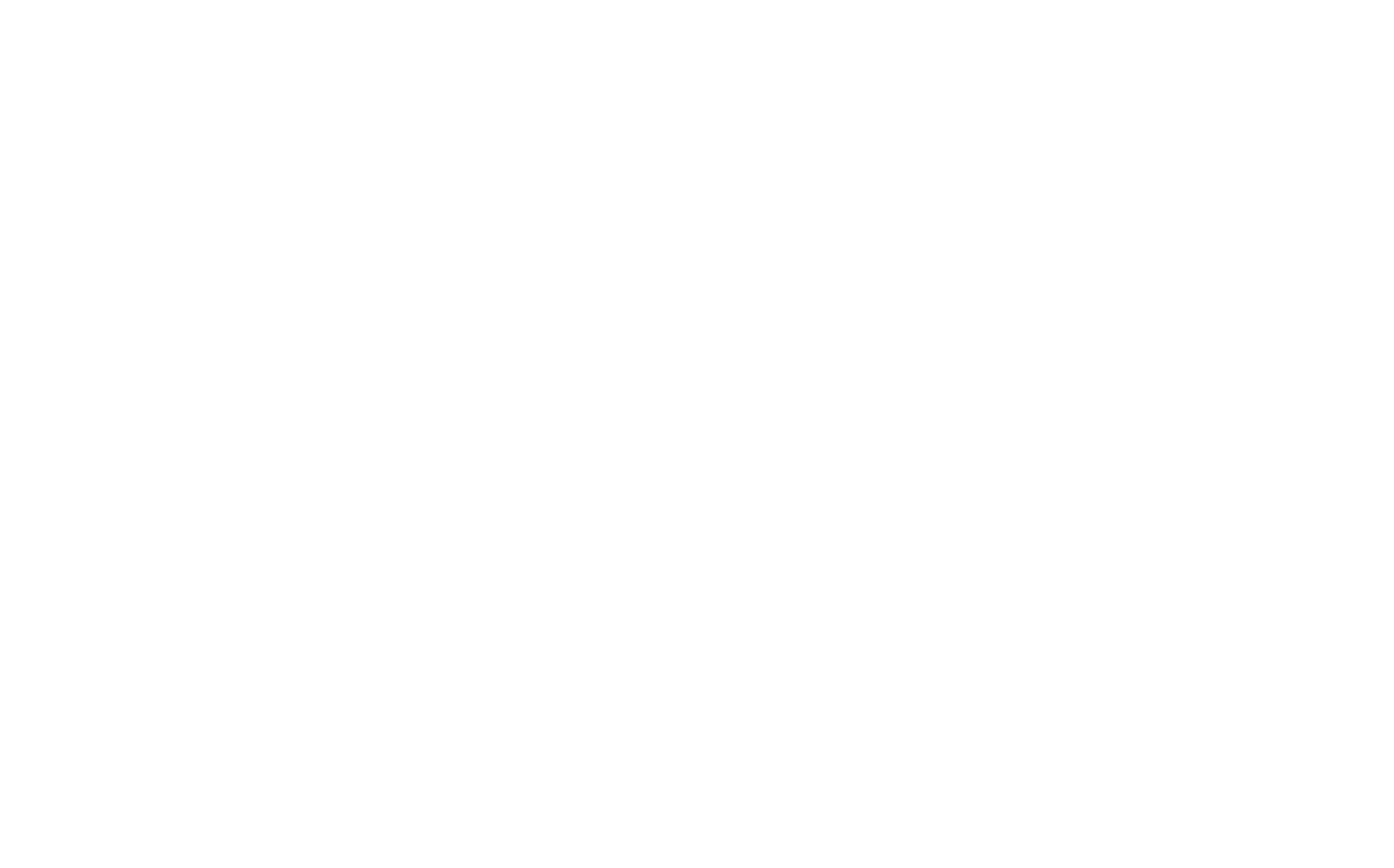#### CONSEJO PROVINCIAL DE ECUCACION FECHA DE EMISION: 19/11/2021 JUNTA DE CLASIFICACION DE EDUCACION PRIMARIA

LISTADO DOC.TITULARES EN CONDICIONES DE ASCENSO POR LOCALIDAD A¥O 2022

| ÚÄÄÄÄÄÄÄÄÄÄÄÄÄÄÄÄÄÄÄÄÄÄÄÄÄÄÄÄÄÄÄÄÄÄÄ<br><sup>3</sup> Local i dad: Cal afate<br><sup>3</sup> VICEDI RECTORES CON 3 A¥OS EN CONDICIONES DE ACCEDER A LA DI RECCION                                                                                                                                                                                                                                                                                                                                                                                                                                                                                |             |                                                                       |                |  |                                                                                                |                                                             |                                                                                  |              |                                                                      |                   |      |                                                                                                                                                                                                                                         |
|-------------------------------------------------------------------------------------------------------------------------------------------------------------------------------------------------------------------------------------------------------------------------------------------------------------------------------------------------------------------------------------------------------------------------------------------------------------------------------------------------------------------------------------------------------------------------------------------------------------------------------------------------|-------------|-----------------------------------------------------------------------|----------------|--|------------------------------------------------------------------------------------------------|-------------------------------------------------------------|----------------------------------------------------------------------------------|--------------|----------------------------------------------------------------------|-------------------|------|-----------------------------------------------------------------------------------------------------------------------------------------------------------------------------------------------------------------------------------------|
|                                                                                                                                                                                                                                                                                                                                                                                                                                                                                                                                                                                                                                                 |             |                                                                       |                |  |                                                                                                |                                                             |                                                                                  |              |                                                                      |                   |      | Nro Apellido y Nombre I Tit A.P. --- SERVICIOS DOCENTES --- ANT. CUL. RESI. M.A. ATP O.T. PUBL - ACTIVIDADES -C.C. J.E. OTRO S.D.I. PUNT.Establecimiento Titular M.A/E Vic Dir Sup S.T. Voc D.N.Asis Dict Loc. Prov Na/In ALDP          |
| 1 CARRIZO LILA BLANCA 9 0.20 1.60 2.10 0.20 1.50<br>2 BRUNET VERONICA 9 0.20 2.80 2.10 0.40<br>3 ROSALES JUAN CARLOS 9 0.20 3.00 1.50 3.20<br>3 ROSALES JUAN CARLOS 9 0.20 3.00 1.50 3.20<br>4 CUEVAS ALEJANDRA 9 3.00 2.40<br>5 RAMOS M<br>2 BRUNET VERONICA<br>3 ROSALES JUAN CARLOS 9 0.20 3.00 1.50 3.20<br>4 CUEVAS ALEJANDRA<br>5 RAMOS MARIA ISABEL 9 4.60 0.90<br>6 DE MARZO MARIA<br>7 MEDRANO COSTA 9 0.20 4.80 1.20<br>8 MA¥E SILVIA INES 9 1.00 4.00 1.20<br>9 CHIOCCHIO LAURA 9 0.20 3.40 0.90 2.00<br>10 SILVA CLAUDIA 9 3.00 0.90 4.00<br>11 LUNA MIRTA NOEMI 9 0.20 3.60 2.40<br>12 MUTIS CECILIA MARTA 9<br>13 BALMACEDA OSCAR |             | 3.002.10                                                              | 3.80 1.20 0.40 |  | 3.00<br>3.00                                                                                   | 10.00<br>10.00<br>10.00<br>10.00<br>10.00<br>10.00<br>10.00 | 10.00 1.00<br>10.00 1.40<br>10.00 1.40<br>10.00 0.50<br>10.00 0.50<br>10.00 1.40 | 0.10<br>0.10 | 5.25<br>5.00<br>3.00<br>1.00<br>2.25<br>$0.20$ $2.00$<br>$0.20$ 1.25 |                   |      | 0. 10 0. 15 0. 05 0. 10 0. 10 0. 10 0. 10 0. 10 0. 10 0. 10 0. 10 0. 10 0. 10 0. 20 0. 20 0. 20 0. 20 0. 20 0. 20 0. 20 0. 20 0. 20 0. 20 0. 20 0. 20 0. 20 0. 20 0. 20 0. 20 0. 20 0. 20 0. 20 0. 20 0. 20 0. 20 0. 20 0. 20           |
| Ord                                                                                                                                                                                                                                                                                                                                                                                                                                                                                                                                                                                                                                             |             |                                                                       |                |  |                                                                                                |                                                             |                                                                                  |              |                                                                      |                   |      | Nro Apellido y Nombre Tit A.P. --- SERVICIOS DOCENTES --- ANT. CUL. RESI. M.A. ATP O.T. PUBL - ACTIVIDADES -C.C. J.E. OTRO S.D.I. PUNT. Establecimiento Titular<br>ALDP GRAL                                                            |
| 2 POGORZELSKY MARIA<br>3 MORALES RAGGHI ANTI<br>4 BRUNET CARLA NATALIA<br>5 ALFARO MARIA CELESTE<br>6 FRANCHI CLAUDIA<br>7 ENCINA LILIANA<br>8 CONDORI LUIS RUBEN<br>9 AGUI RRE CLAUDI A                                                                                                                                                                                                                                                                                                                                                                                                                                                        | 9 0.80 4.80 | 4.40<br>5.20 0.30<br>5.20<br>3.00<br>4.60<br>0.203.00<br>3.80<br>1.80 |                |  | 3.00<br>3.00<br>3.00<br>3.00<br>3.00<br>3.00<br>3.00 0.20 7.00 0.10<br>3.00<br>3.00 0.40 10.00 | 10.00<br>10.00<br>10.00                                     | 10.00 0.30<br>10.00 0.10                                                         | 0.20         | 3.50<br>5.25<br>4.00<br>4.00<br>8.50<br>5.25                         | 0.10<br>0.20 0.10 | 0.40 | 3.00 37.95 ESCUELA N 73<br>3.00 34.50 ESCUELA N 9<br>3.00 33.90 ESCUELA N 73<br>3.00 33.55 ESCUELA N 9<br>2.00 32.70 ESCUELA N 9<br>3.00 32.20 ESCUELA N 73<br>32.10 ESCUELA N 89<br>3.00 32.05 ESCUELA N 89<br>3.00 31.30 ESCUELA N 89 |

# PAGINA: 1<br>FECHA DE EMISION: 19/11/2021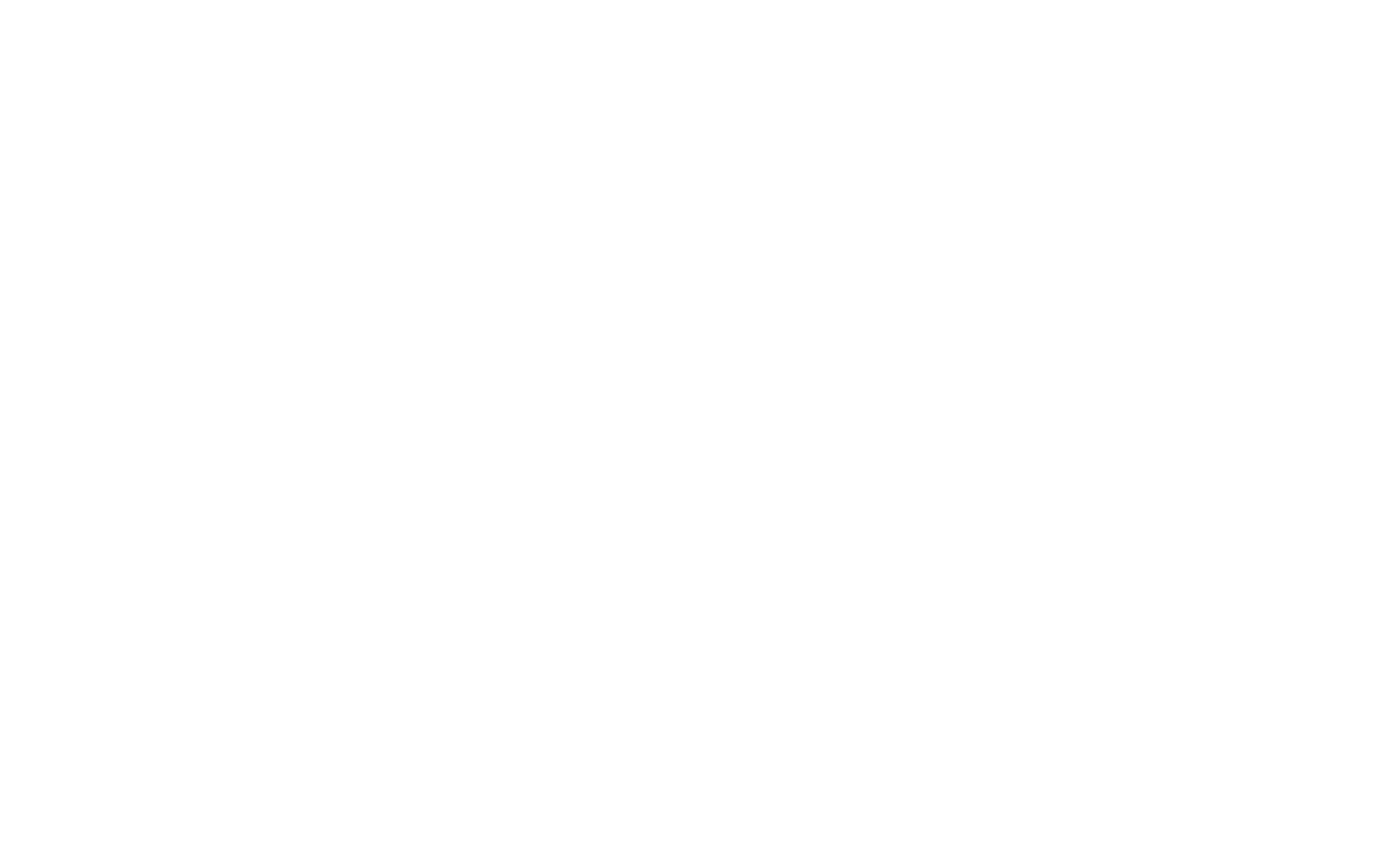#### CONSEJO PROVINCIAL DE ECUCACION FECHA DE EMISION: 19/11/2021 JUNTA DE CLASIFICACION DE EDUCACION PRIMARIA

#### LISTADO DOC.TITULARES EN CONDICIONES DE ASCENSO POR LOCALIDAD A¥O 2022

### ÚÄÄÄÄÄÄÄÄÄÄÄÄÄÄÄÄÄÄÄÄÄÄÄÄÄÄÄÄÄÄÄÄ¿

<sup>3</sup>Localidad: Calafate and <sup>3</sup>

### ÀÄÄÄÄÄÄÄÄÄÄÄÄÄÄÄÄÄÄÄÄÄÄÄÄÄÄÄÄÄÄÄÄÙ

#### ÚÄÄÄÄÄÄÄÄÄÄÄÄÄÄÄÄÄÄÄÄÄÄÄÄÄÄÄÄÄÄÄÄÄÄÄÄÄÄÄÄÄÄÄÄÄÄÄÄÄÄÄÄÄÄÄÄÄÄÄÄÄÄÄÄÄÄÄÄÄÄÄÄÄÄÄÄÄÄÄÄÄÄÄÄÄ¿ 3 MAESTROS DE A¥O EN CONDICIONES DE ACCEDER A LA VICEDIRECCION DE EGB 1 y 2<sup>3</sup> ÀÄÄÄÄÄÄÄÄÄÄÄÄÄÄÄÄÄÄÄÄÄÄÄÄÄÄÄÄÄÄÄÄÄÄÄÄÄÄÄÄÄÄÄÄÄÄÄÄÄÄÄÄÄÄÄÄÄÄÄÄÄÄÄÄÄÄÄÄÄÄÄÄÄÄÄÄÄÄÄÄÄÄÄÄÄÙ

|                           |              |                 |            |                   |                                                                                                                                                                                                                                                                          | Nro Apellido y Nombre Iit A.P. --- SERVICIOS DOCENTES --- ANT. CUL. RESI. M.A. ATP O.T. PUBL -ACTIVIDADES -C.C. J.E. OTRO S.D.I. PUNT.Establecimiento Titular M.A/E Vic Dir Sup S.T. Voc D.N.Asis Dict Letter O.T. PUBL -ACTIV |
|---------------------------|--------------|-----------------|------------|-------------------|--------------------------------------------------------------------------------------------------------------------------------------------------------------------------------------------------------------------------------------------------------------------------|--------------------------------------------------------------------------------------------------------------------------------------------------------------------------------------------------------------------------------|
| 10 WEISSKOPF VIVIANA 9    | 4.20         | 3.00            | 10.00 0.40 | 1.50              | 0.05                                                                                                                                                                                                                                                                     | 3.00 31.15 ESCUELA N 80                                                                                                                                                                                                        |
| 11 LARROSA ERICA ANALIA 9 | 5.40         | 3.00            | 10.00      |                   | 0.25                                                                                                                                                                                                                                                                     | 3.00 30.65 ESCUELA N 73                                                                                                                                                                                                        |
| 12 LOJO MARIA FERNANDA    | 5.40         | 3.00 0.15 10.00 |            |                   |                                                                                                                                                                                                                                                                          | 3.00 30.55 ESCUELA N 73                                                                                                                                                                                                        |
| 13 ALVAREZ MARCELA        | 3.00         | 3.00            | 10.00      | 2.50              |                                                                                                                                                                                                                                                                          | 3.00 30.50 ESCUELA N 80                                                                                                                                                                                                        |
| 14 GADEA MARIELA CARINA 9 | 3.40         | 3.00            | 10.00      | 2.00              |                                                                                                                                                                                                                                                                          | 3.00 30.40 ESCUELA N 80                                                                                                                                                                                                        |
| 15 OJEDA NATALIA VANESA 9 | 2.80         | 3.00            | 9.80       | 2.50              |                                                                                                                                                                                                                                                                          | 3.00 30.10 ESCUELA N 9                                                                                                                                                                                                         |
| 16 VAZQUEZ ADELA          | 5.00<br>3.80 | 3.00            | 10.00      | $1.00$            | 0.05                                                                                                                                                                                                                                                                     | 3.00 30.05 ESCUELA N 80                                                                                                                                                                                                        |
| 17 OYARZO MARIA CELESTE 9 |              | 3.00            | 10.00      |                   | 0.10                                                                                                                                                                                                                                                                     | 3.00 29.90 ESCUELA N 80                                                                                                                                                                                                        |
| 18 MORELL OSCAR JAIME     | 4.60         | 2.50            | 10.00      |                   | 0.30 0.20                                                                                                                                                                                                                                                                | 3.00 29.60 ESCUELA N 9                                                                                                                                                                                                         |
| 19 GIMENEZ PATRICIA J     | 3.40         | 3.00            | 10.00      | $0.10 \quad 1.00$ |                                                                                                                                                                                                                                                                          | 3.00 29.50 ESCUELA N 80                                                                                                                                                                                                        |
| 20 CARCAMO GABRIELA       | 3.40         | 3.00            | 10.00      | 1.00              |                                                                                                                                                                                                                                                                          | 3.00 29.40 ESCUELA N 9                                                                                                                                                                                                         |
| 21 RUEDA ELIAS DARDO      | 5.40         | 2.45            | 10.00      |                   | 0.30                                                                                                                                                                                                                                                                     | 2.00 29.15 ESCUELA N 73                                                                                                                                                                                                        |
| 22 MAMANI RICARDO DAVID   | 5.40         | 1.50            | 10.00      |                   |                                                                                                                                                                                                                                                                          | 3.00 28.90 ESCUELA N 9                                                                                                                                                                                                         |
| 23 SORIA EVA KARINA       | 3.40         | 3.00            | 10.00 0.30 | 3.00              |                                                                                                                                                                                                                                                                          | 28.70 ESCUELA N 9                                                                                                                                                                                                              |
| 24 CANDIA CARINA          | 2.60         | 3.00            | 10.00 0.10 | 1.00              |                                                                                                                                                                                                                                                                          | 3.00 28.70 ESCUELA N 73                                                                                                                                                                                                        |
| 25 GOMEZ VALERIA LAURA    | 2.60         | 3.00            | 10.00      | 1.00              |                                                                                                                                                                                                                                                                          | 3.00 28.60 ESCUELA N 89                                                                                                                                                                                                        |
| 26 ALMONACID SILVINA A    | 2.80         | 2.65            | 10.00      | 1.00              |                                                                                                                                                                                                                                                                          | 3.00 28.45 ESCUELA N 80                                                                                                                                                                                                        |
| 27 RIOS FLAVIA VANESA     | 0.20 3.20    | 2.90            | 10.00      |                   | $0.05$ 0.10                                                                                                                                                                                                                                                              | 3.00 28.45 ESCUELA N 73                                                                                                                                                                                                        |
| 28 VIVEROS ALICIA         | 3.60         | 1.00            | 10.00      | 1.50              |                                                                                                                                                                                                                                                                          | 3.00 28.10 ESCUELA N 9                                                                                                                                                                                                         |
| 29 ORELLANA JUAN ANGEL    | 3.00         | 3.00            | 10.00      |                   |                                                                                                                                                                                                                                                                          | 3.00 28.00 ESCUELA N 9                                                                                                                                                                                                         |
| 30 MI RANDA ROMERA        | 2.80         | 3.00            | 10.00      |                   |                                                                                                                                                                                                                                                                          | 3.00 27.80 ESCUELA N<br>- 80                                                                                                                                                                                                   |
| 31 VERA I SABEL JOVI TA   | 2.80         | 3.00            | 10.00      |                   |                                                                                                                                                                                                                                                                          | 3.00 27.80 ESCUELA N                                                                                                                                                                                                           |
| 32 VENTURA MARIA          | 2.60         | 3.00            | 9.10       |                   |                                                                                                                                                                                                                                                                          |                                                                                                                                                                                                                                |
| 33 PLAZA ELIZABETH        | 2.60         | 2.85            | 7.00       | 3.00              |                                                                                                                                                                                                                                                                          |                                                                                                                                                                                                                                |
| 34 NU¥EZ MARIA ELENA      | 1.40         | 3.00            | 9.10       | 1.00              |                                                                                                                                                                                                                                                                          |                                                                                                                                                                                                                                |
| 35 PALMERO MARIA          | 3.40         | 3.00            | 9.10 0.30  | 1.50              |                                                                                                                                                                                                                                                                          |                                                                                                                                                                                                                                |
| 36 BARRIOS LUCIA ARIELA   | 5.20         | 3.00            | 9.10       |                   |                                                                                                                                                                                                                                                                          |                                                                                                                                                                                                                                |
| 37 LARROSA GI SELA        | 3.00         | 1.20            | 10.00      |                   | 0.10<br>0.10<br>0.10<br>0.10<br>0.10<br>0.10<br>0.10<br>0.10<br>0.10<br>0.10<br>0.50<br>0.55 ESCUELA N<br>0.55 ESCUELA N<br>0.55 ESCUELA N<br>0.55 ESCUELA N<br>26.30 ESCUELA N<br>26.30 ESCUELA N<br>26.30 ESCUELA N<br>3.00<br>26.30 ESCUELA N<br>3.00<br>26.30 ESCUEL |                                                                                                                                                                                                                                |
| 38 YA¥EZ OSTINELLI        | 3.20         | 2.85            | 9.10       |                   |                                                                                                                                                                                                                                                                          |                                                                                                                                                                                                                                |

# PAGINA: 2<br>FECHA DE EMISION: 19/11/2021